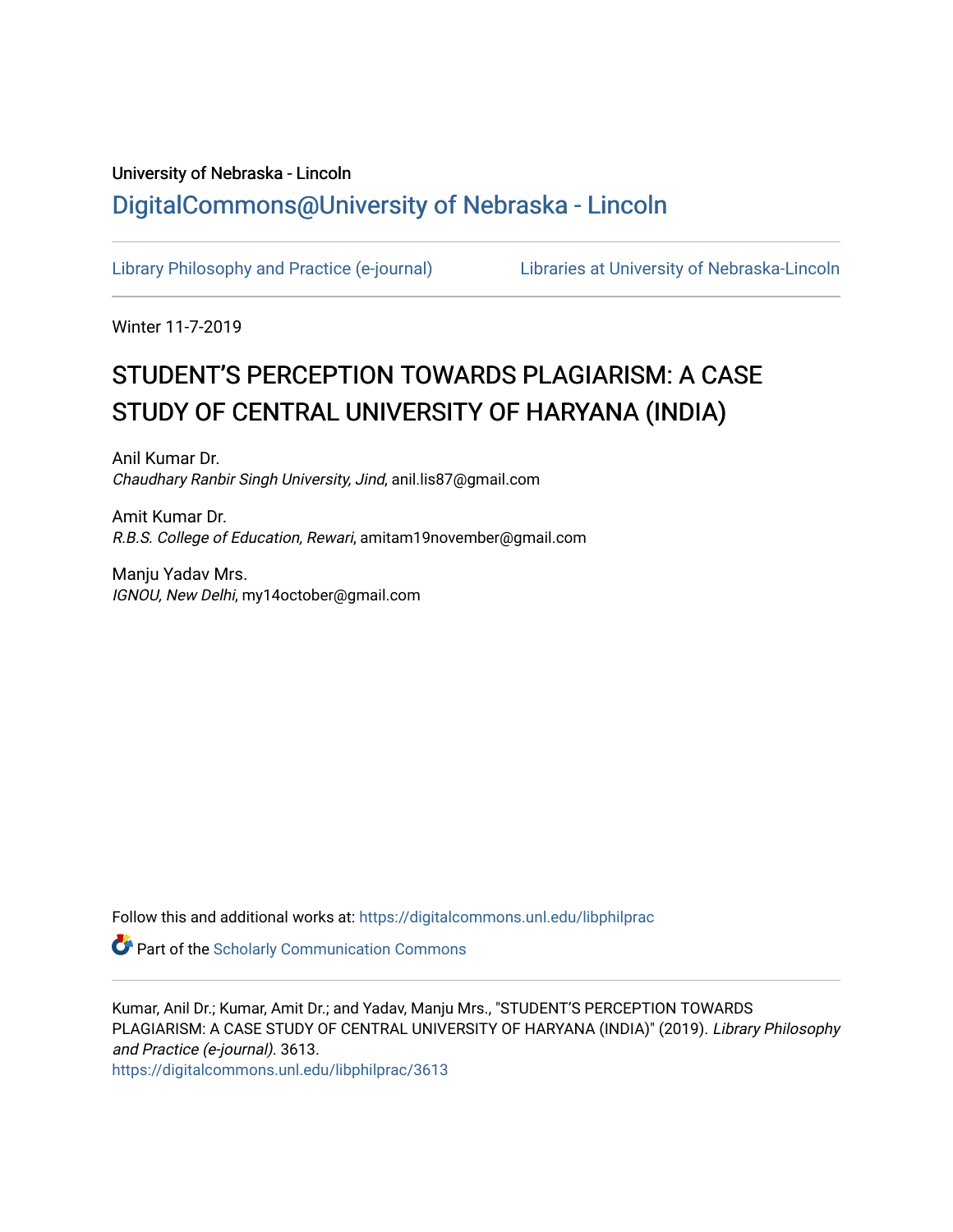#### **STUDENT'S PERCEPTION TOWARDS PLAGIARISM: A CASE STUDY OF CENTRAL UNIVERSITY OF HARYANA (INDIA)**

**<sup>1</sup>Dr.Anil Kumar** Assistant Librarian C.R.S.U., Jind, Haryana, E-mail[: anil.lis87@gmail.com](mailto:anil.lis87@gmail.com)

**<sup>2</sup>Dr.Amit Kumar** Assistant Professor, R.B.S. College of Education, Rewari, E-mail: **amitam19november@gmail.com** 

**<sup>3</sup>Mrs. Manju Yadav,**  MLIS Scholar, IGNOU, New Delhi, E-mail: my14october@gmail.com

**Abstract**: Plagiarism is an academic misconduct in which a person use or steals others intellectual property and presents it as own. This paper indicates about the perception of Central University Haryana students towards plagiarism. It is observed that the issue of plagiarism is a matter of great concern in higher educational institutions. This survey study was conducted on 150 post graduate level students of central university of Haryana where student's perception towards plagiarism was assessed on the basis of a questionnaire. Results revealed that most of the students had a positive perception towards the plagiarism aspect assessed in this study. The favorable perception could be the result of their understanding about plagiarism and its consequences in academics. It might be due to the notification of UGC about plagiarism according to which it is considered as a crime in academics and UGC has zero tolerance policy on plagiarism with a penalty.

#### **Key Words: Plagiarism, Perception, academic misconduct**

**Introduction**: Etymologically the term plagiarism is taken from the latin word "Plagiarius" which means "Kidnapping" or "plunderer", and it can be defined as the act of using someone else ideas and text stating them as one's own authorship without giving the acknowledgement to the source. So the practice of using others work, idea etc.-without mentioning the original author who deserves the credit for it – for own benefit is known as plagiarism. It can have different definitions by different authors involved in different academic areas. Many views can be related to it but a few below are as follows:

- "Unacknowledged copying of documents or programs" (Joy & Luck, 1999 pp, 129-133)
- " The presentation of another person's ideas or material as if it were one's own" (Culwin & Lancaster, 2000)
- " The Submission of part or all of another person's work as if it were one's own, without the knowledge of the author, and with intention to deceive" ( Irving, 2004).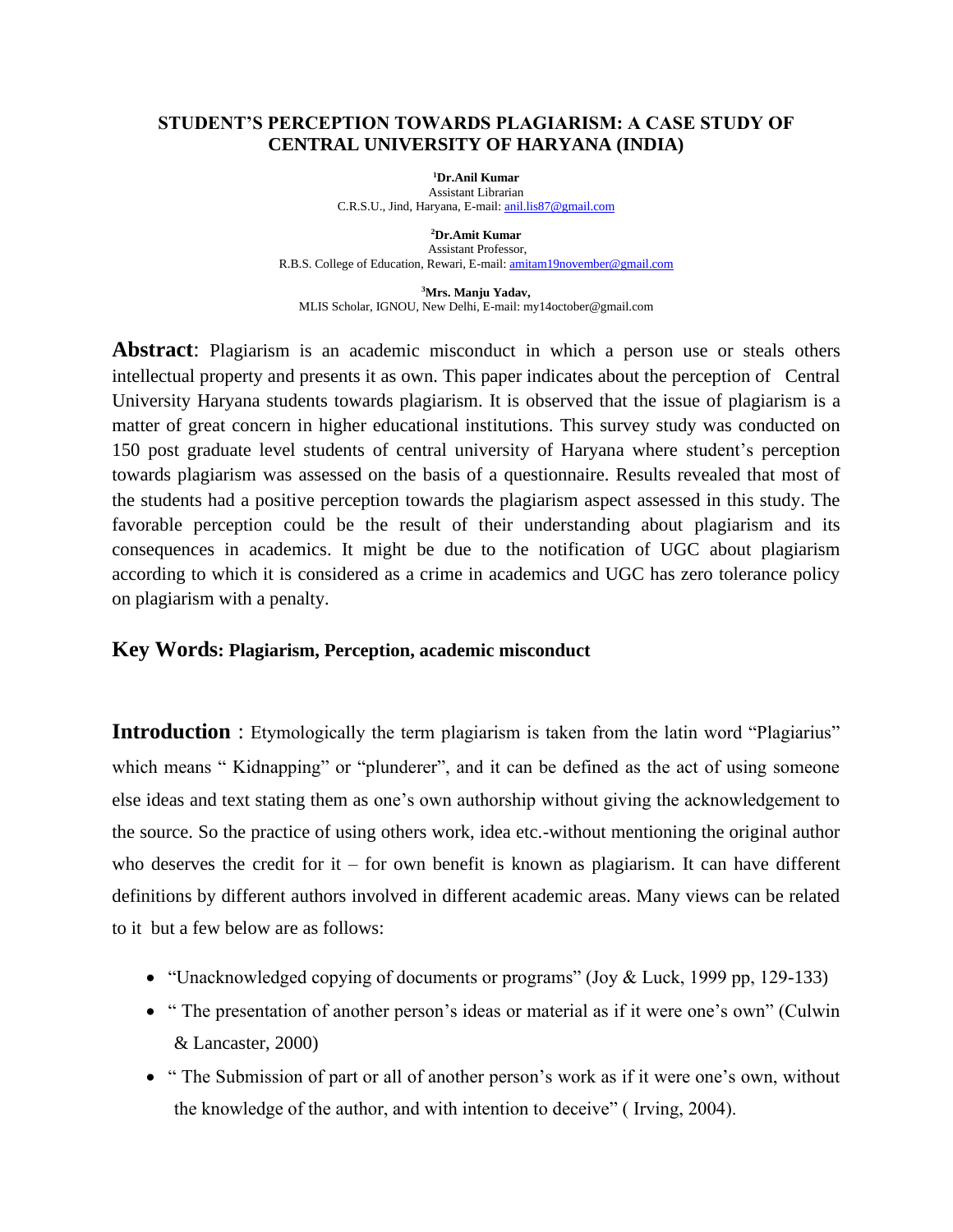Among many types of academic misconduct or cheating, the plagiarism is one. Similar few more examples are:-

#### **Collusion**

When scholar or pupils work in collaboration and put same type of project or assignment which is expected to do by them originally.

#### **Cheating**

It means dealing dishonestly, for example coming with material which is not permitted in exams.

According to Carroll (2004) " Students will be less able to plagiarism of teacher changes the assessment task and change what they ask students to submit for assessment each time as the course runs". When student plagiarise, the blame or guilt cannot be put on them exclusively. It was also found that if students finds the course uninteresting then there are greater chances of a cheating.

Students must be informed and aware that what text be accepted and what is not as well what can be accepted and what is not as well what can be the consequences of plagiarism. If students feel that there is very soft or bearable punishment and very less chance of caught then surly they tries to find the ways of cheating.

The development of ICT in the last few decades made easy that any type of information can spread with in few seconds at any place in the world. Hence it can be said that through the use of ICT and internet everything is possible to find in the research papers, conference proceedings, e-journals, websites or e-text written by any person.

#### **Forms of Plagiarism by Students**

Usually plagiarism is followed by students in mainly four ways:

1. The act of stealing the material of another person from a source and presenting it off as their own, e.g.

(a) To buy a research article from a research agency or research service, term paper mill or essay bank which are either already written or asked to write specially.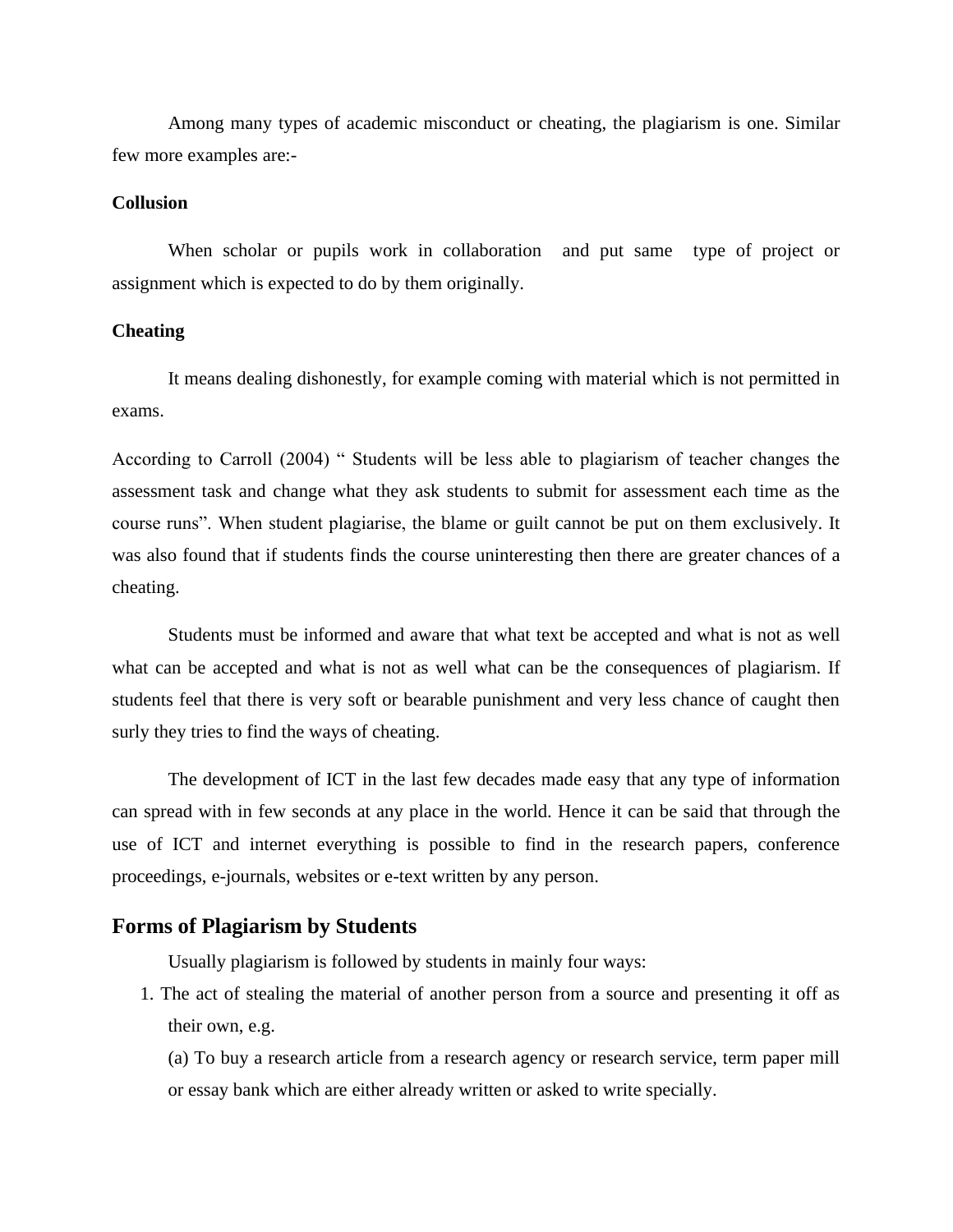(b) To copy a complete paper from a text source without acknowledgement of original author.

(c) To submit other person's work without his/her knowledge and consent. For example taking the text or copying the text from a computer hard disk.

- 2. Submission of a paper which was written by any other person (e.g. by a relative or any peer etc.) and presenting it off as own paper.
- 3. Copying or making theft of any section or many sections of text mater from a single or many text resources or writing/copying whole document including full reference but not mentioning the quotation mark, hence trying to give such indication that this matter was paraphrased rather than quoting it.
- 4. Paraphrasing of material from a single or many text sources without giving the proper documentation.

#### **Statement of Study**

Present study was stated as Perception of Central University Students towards Plagiarism.

### **Objectives of the Study**

The objective of the study was:

• To study the perception of students towards Plagiarism in central university of Haryana.

### **Research Question**

This study was guided by the research question:

• What is the perception towards plagiarism by students of Central University of Haryana?

### **Overview of Literature**

**Armstrong and Delbridge (2008)** conducted a study in the department of information and communication to assess the final year students perception towards plagiarism at a unnamed university. A self prepared questionnaire was used as a tool for this study in which results revealed that a significantly large number of students were having a favourable perception of acts which makes academic integrity rather than plagiarism. Most of the students were agreed to the positive statement which states that-

'It is right to give credit to authors for their work'

```
'Plagiarism is wrong' and
```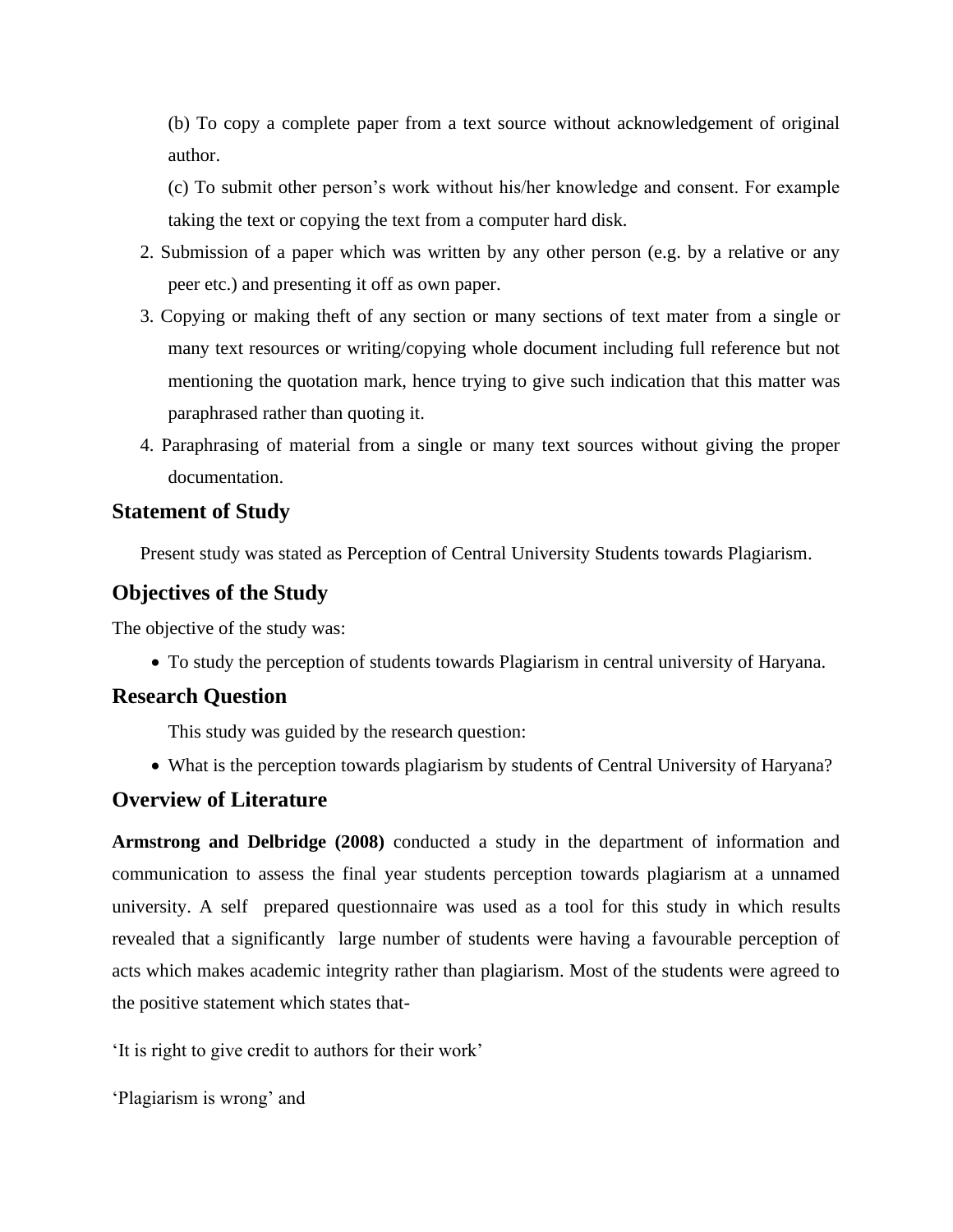'Plagiarism undermines learning and creating their own ideas'

Also expectedly, students were disagreed with the negative statements like 'getting good grades is more important to me than citing materials and that 'there's no harm involved with plagiarism' and 'winning is more important than honesty'

Fish and Hura (2013) conducted a study on on perception of students towards plagiarism in a large university in U.S.A. Sample of this study was 334 students. It was found that 96.4% students were having the view that copying others document is a serious act. 78% students were in agreement that copying a paragraph is a serious act. 51% students were in favour that copying phrases of another author's work is serious. Thus students did not perceive plagiarism in a positive way.

**Guedes and Filho (2015)** conducted a study at the Universidade Estadual do Sudoeste da Bahia (UESB), Brazil on the perception of academic plagiarism among 199 undergraduates who were studying dentistry. To collect the data a questionnaire was used and subsequent analysis of the responses was done with the use of the SPSS (Statistical Package for the Social Sciences). Findings revealed that , the researchers reported that all of the students (100%) confirmed that plagiarism is indeed a crime and that they all were in full support of the Brazilian legislation provided to prevent and combat it. This indicated that the undergraduate students were fully aware of the menace of plagiarism.

**Idiegbeyan-Ose et al. (2016)** conducted a study in federal, state and private universities in Ogun State Nigeria that focused on the awareness and perception of plagiarism by 338 postgraduate students. The questionnaire was the research instrument and the study was descriptive in nature. Findings of the study showed that majority of the respondents (156) 46.2% had an average level of plagiarism awareness. However, a little above 0.4% of the respondents i.e. (140) 41.44% indicated that their awareness level of plagiarism was high and (42) 12.4% noted that their aware **Ayon (2017)** conducted a survey on instructors and students to study the perception of turn it in software as a baulk to plagiarism in a Labanese English –speaking university. Sample of study was 137 students. Results of the study revealed that 57% students had plagiarised intentionally.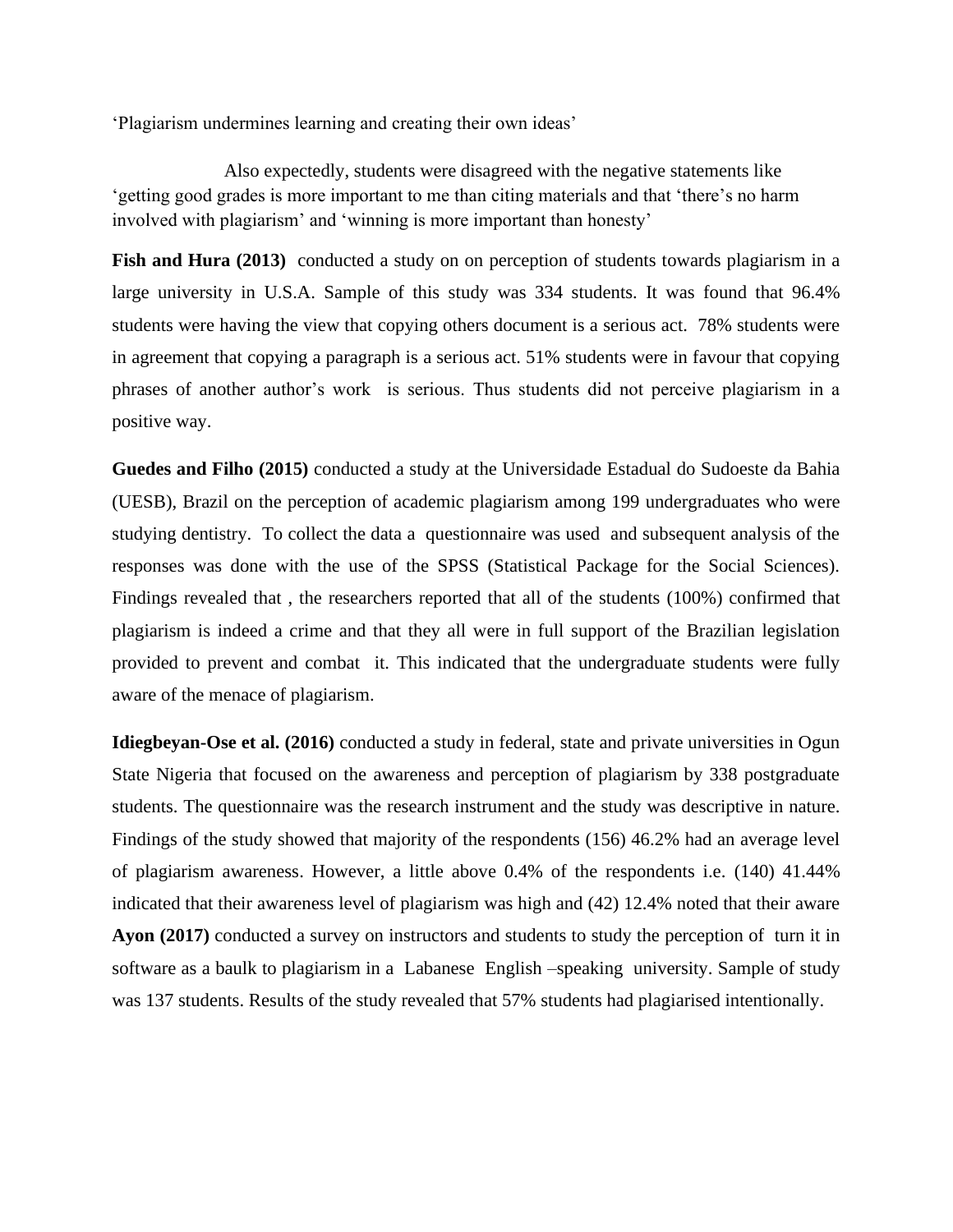### **Methodology**

In this study the investigator used descriptive survey research method. Survey research is a method for collection and analysis of data from a large number of respondents which represents a specific population . In this method data are collected through a questionnaire or be interviews. By this method investigator usually tries to describe the population under study. It is a commonly used approach to know the current status of existing phenomenon.

#### **Sample**

For the purpose of present study, Random sampling design was used. In the present study the investigator took total number of 150 post graduate level students of Central university of Haryana.

| <b>Central University of Haryana (P.G. Students)</b> | Number of       | <b>Total</b>    |
|------------------------------------------------------|-----------------|-----------------|
|                                                      | <b>Students</b> | <b>Students</b> |
| Science stream students                              | 50              |                 |
| <b>Art Stream Students</b>                           | 50              | 150             |
| Commerce and management stream students              | 50              |                 |

**Table 1 : Distribution of respondents**

### **Tool Used for the Study**

For collecting the data, research investigator may use variety of instruments keeping in view the need and purpose of the study. Hence, the selection of the device is of vital importance for data collection that depends on various factors like objectives of investigation, availability of suitable tool or scale, competences of investigator in administering, scoring and interpretation of data. The instrument used for the present study was a self made questionnaire which consisted of eight questions related to perception towards plagiarism. Each question has four options as Strongly Agree, Agree, Disagree and Strongly Disagree .

### **Data Analysis and Results**

The answer to research question was obtained by analysis of responses obtained through perception assessment.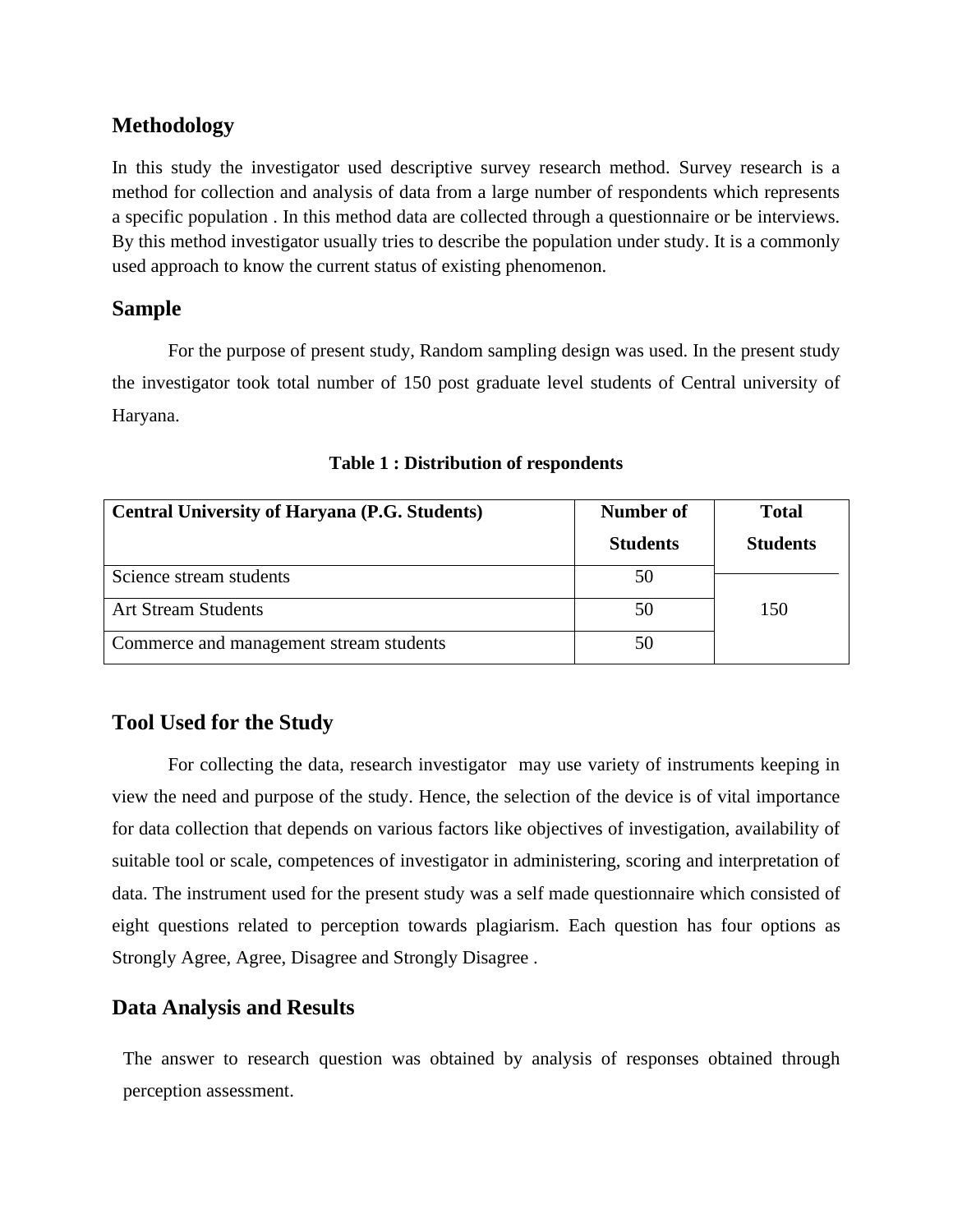| Sr.<br>no.     | <b>Statement</b>                                         | <b>Strongly</b><br><b>Agree/Agree</b> |               | <b>Strongly</b><br>Disagree/Disagree |               |
|----------------|----------------------------------------------------------|---------------------------------------|---------------|--------------------------------------|---------------|
|                |                                                          | Freq.                                 | $\frac{0}{0}$ | Freq.                                | $\frac{0}{0}$ |
| $\mathbf{1}$   | Plagiarism is a crime in academics                       | 130                                   | 86.6          | 20                                   | 13.3          |
| $\overline{2}$ | Plagiarism is an act of lack of<br>honesty and integrity | 110                                   | 73.3          | 40                                   | 26.6          |
| $\overline{3}$ | Plagiarism is done by those who are<br>lack of character | 115                                   | 76.6          | 35                                   | 23.3          |
| $\overline{4}$ | Plagiarism is an act done because<br>of Laziness         | 111                                   | 74            | 39                                   | 26            |
| 5              | There is something wrong in doing<br>plagiarism          | 120                                   | 80            | 30                                   | 20            |
| 6              | Plagiarism does not shows your<br>smartness              | 109                                   | 72.6          | 41                                   | 27.3          |
| $\overline{7}$ | Everyone is doing plagiarism, but<br>it is wrong         | 108                                   | 72            | 42                                   | 28            |
| 8              | Plagiarism affects the morals                            | 128                                   | 85.3          | 22                                   | 14.6          |
| <b>Mean</b>    |                                                          | 77.58                                 |               | 22.42                                |               |

# **Table 2 : Student's Perception about Plagiarism**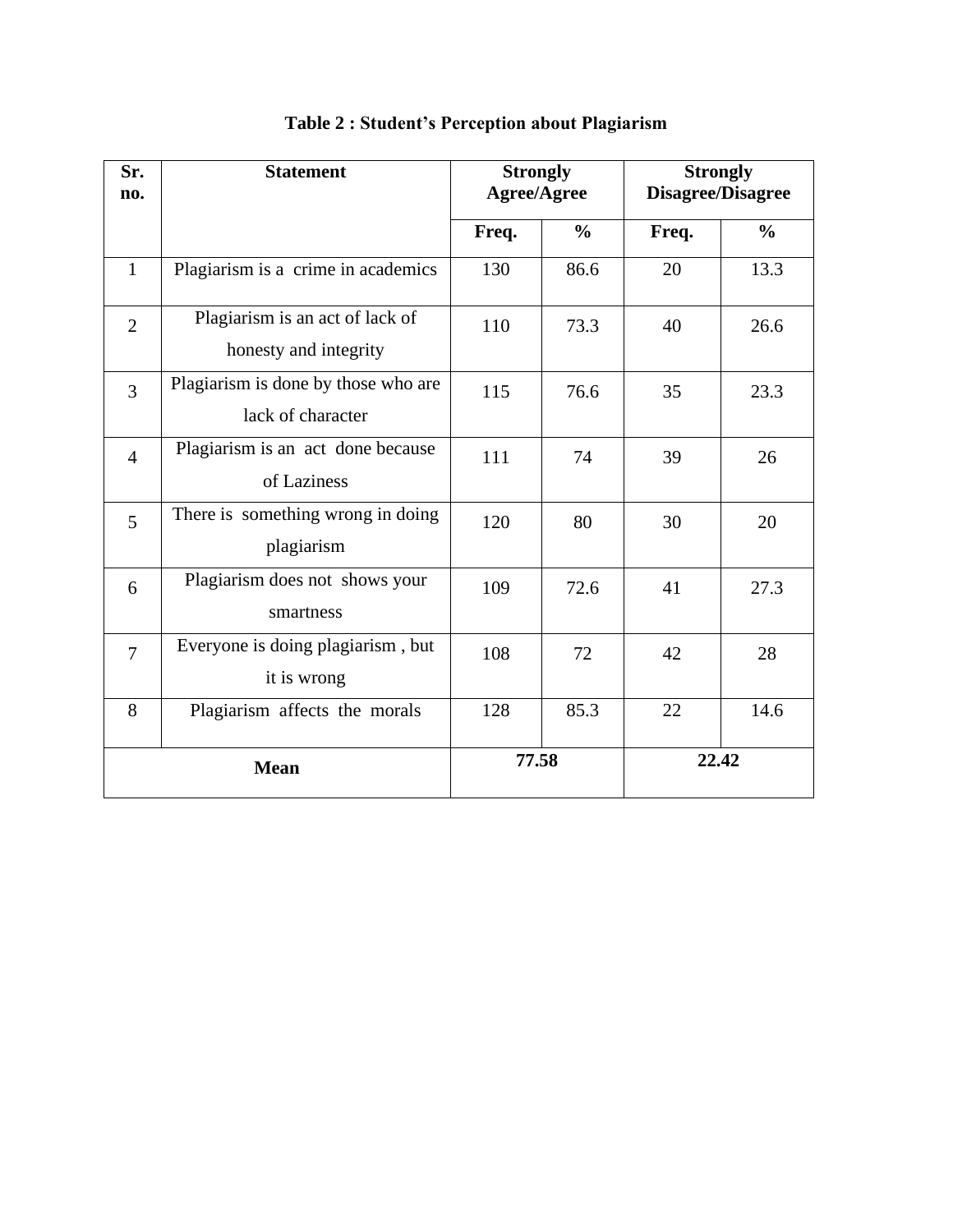

**Figure1 : Student's Perception about Plagiarism**

| Sr.<br>no.     | <b>Statement</b>                                         | <b>Strongly</b><br><b>Agree/Agree</b> |               | <b>Strongly</b><br><b>Disagree/Disagree</b> |               |
|----------------|----------------------------------------------------------|---------------------------------------|---------------|---------------------------------------------|---------------|
|                |                                                          | Freq.                                 | $\frac{6}{6}$ | Freq.                                       | $\frac{6}{6}$ |
| $\mathbf{1}$   | Plagiarism is a crime in academics                       | 40                                    | 80            | 10                                          | 20            |
| $\overline{2}$ | Plagiarism is an act of lack of<br>honesty and integrity | 30                                    | 60            | 20                                          | 40            |
| 3              | Plagiarism is done by those who are<br>lack of character | 33                                    | 66            | 17                                          | 34            |
| $\overline{4}$ | Plagiarism is an act done because<br>of Laziness         | 26                                    | 52            | 24                                          | 48            |
| 5              | There is something wrong in doing<br>plagiarism          | 30                                    | 60            | 20                                          | 40            |
| 6              | Plagiarism does not shows your<br>smartness              | 27                                    | 54            | 23                                          | 46            |
| $\overline{7}$ | Everyone is doing plagiarism, but<br>it is wrong         | 29                                    | 58            | 21                                          | 42            |
| 8              | Plagiarism affects the morals                            | 40                                    | 80            | 10                                          | 20            |

|  |  | Table 3: Perception of science students about Plagiarism |
|--|--|----------------------------------------------------------|
|  |  |                                                          |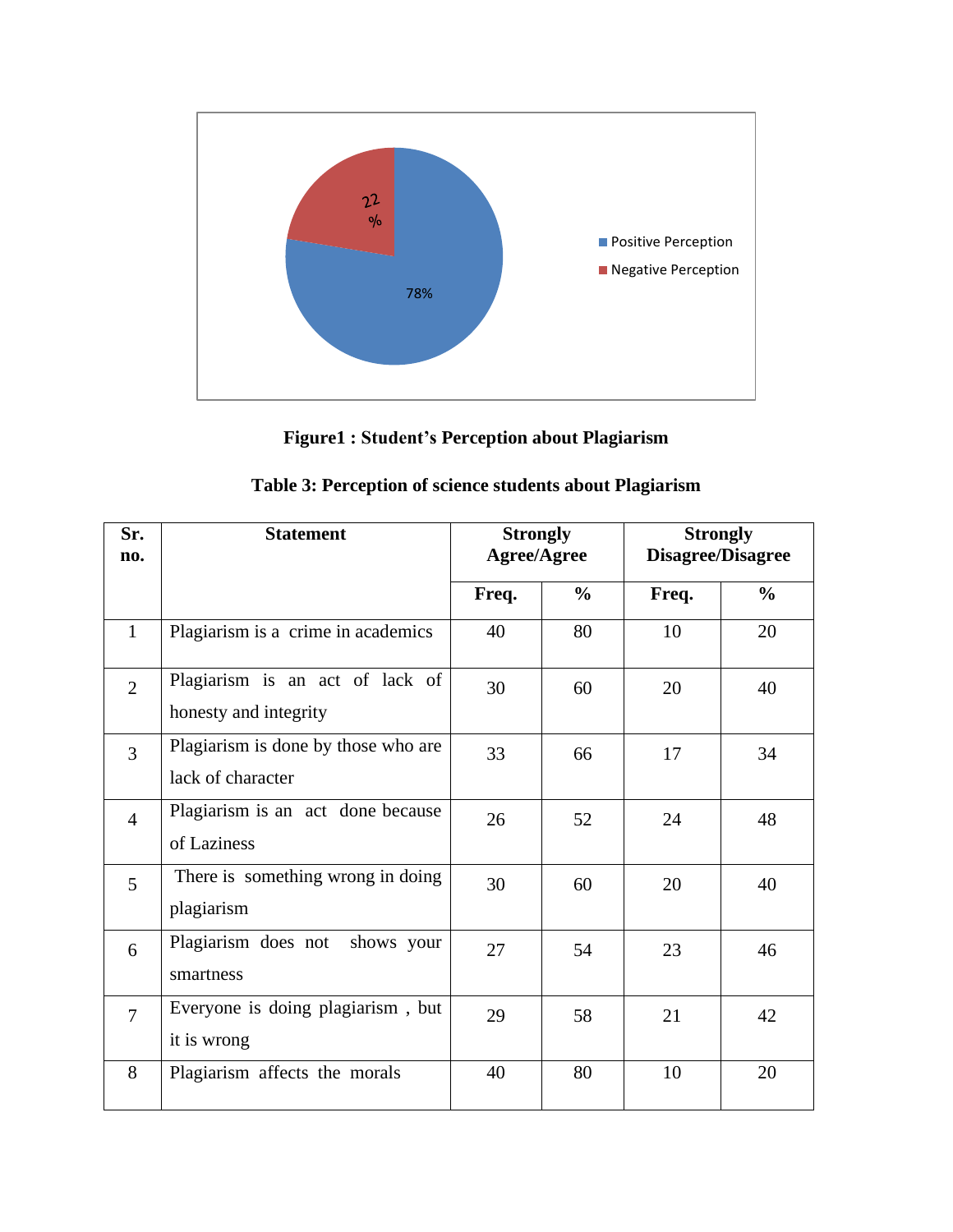| <b>Mean</b> | 63 75<br>0.001 | 36.25 |
|-------------|----------------|-------|
|             |                |       |

| Sr.<br>no.     | <b>Statement</b>                                         | <b>Strongly</b><br><b>Agree/Agree</b> |               | <b>Strongly</b><br><b>Disagree/Disagree</b> |               |
|----------------|----------------------------------------------------------|---------------------------------------|---------------|---------------------------------------------|---------------|
|                |                                                          | Freq.                                 | $\frac{0}{0}$ | Freq.                                       | $\frac{0}{0}$ |
| $\mathbf{1}$   | Plagiarism is a crime in academics                       | 40                                    | 80            | 10                                          | 20            |
| $\overline{2}$ | Plagiarism is an act of lack of<br>honesty and integrity | 32                                    | 64            | 18                                          | 36            |
| 3              | Plagiarism is done by those who are<br>lack of character | 35                                    | 70            | 15                                          | 30            |
| $\overline{4}$ | Plagiarism is an act done because<br>of Laziness         | 35                                    | 70            | 15                                          | 30            |
| 5              | There is something wrong in doing<br>plagiarism          | 40                                    | 80            | 10                                          | 20            |
| 6              | Plagiarism does not shows your<br>smartness              | 35                                    | 70            | 15                                          | 30            |
| $\overline{7}$ | Everyone is doing plagiarism, but<br>it is wrong         | 35                                    | 70            | 15                                          | 30            |
| 8              | Plagiarism affects the morals                            | 38                                    | 76            | 12                                          | 24            |
| <b>Mean</b>    |                                                          | 72.5                                  |               | 27.5                                        |               |

# **Table 4: Perception of art students about Plagiarism**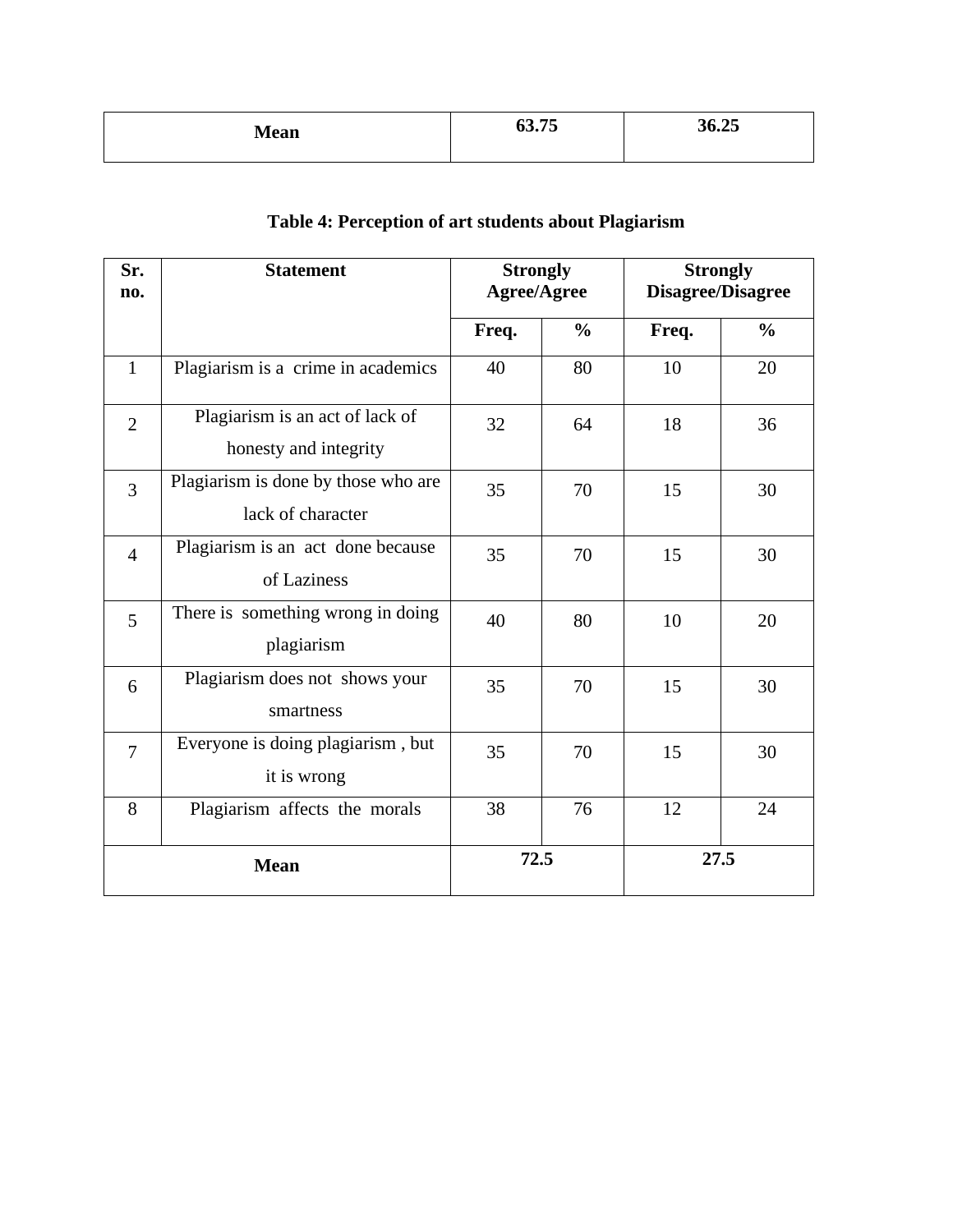| Sr.<br>no.     | <b>Statement</b>                                         | <b>Strongly</b><br><b>Agree/Agree</b> |               | <b>Strongly</b><br><b>Disagree/Disagree</b> |                |
|----------------|----------------------------------------------------------|---------------------------------------|---------------|---------------------------------------------|----------------|
|                |                                                          | Freq.                                 | $\frac{6}{6}$ | Freq.                                       | $\frac{0}{0}$  |
| $\mathbf{1}$   | Plagiarism is a crime in academics                       | 50                                    | 100           | 00                                          | 00             |
| $\overline{2}$ | Plagiarism is an act of lack of<br>honesty and integrity | 48                                    | 96            | $\overline{2}$                              | $\overline{4}$ |
| $\overline{3}$ | Plagiarism is done by those who are<br>lack of character | 47                                    | 94            | 3                                           | 6              |
| $\overline{4}$ | Plagiarism is an act done because<br>of Laziness         | 50                                    | 100           | 00                                          | 00             |
| 5              | There is something wrong in doing<br>plagiarism          | 50                                    | 100           | 00                                          | 00             |
| 6              | Plagiarism does not<br>shows your<br>smartness           | 47                                    | 94            | $\overline{3}$                              | 6              |
| $\overline{7}$ | Everyone is doing plagiarism, but<br>it is wrong         | 45                                    | 90            | 5                                           | 10             |
| 8              | Plagiarism affects the morals                            | 50                                    | 100           | 00                                          | 00             |
| <b>Mean</b>    |                                                          | 96.75                                 |               | 3.25                                        |                |

#### **Table 5: Perception of commerce and management students about Plagiarism**

From Table 2 and graphical Figure 1, it is clear that mean value of overall Agree and disagree responses on perception was 77.58% and 22.41% respectively. It meant that 78% students had Positive perception towards plagiarism while 22% students had Negative perception towards plagiarism. It was because 86% respondents expressed that Plagiarism is a crime, 73% respondents said that Plagiarism is an act of lack of honesty and integrity , 77% respondents expressed that Lack of character leads to Plagiarism, 74% respondents expressed that Laziness is responsible for plagiarism, 80% respondents expressed that Plagiarism means wrong doing, 73% respondents expressed that plagiarism is not a smart work, 72% respondents expressed that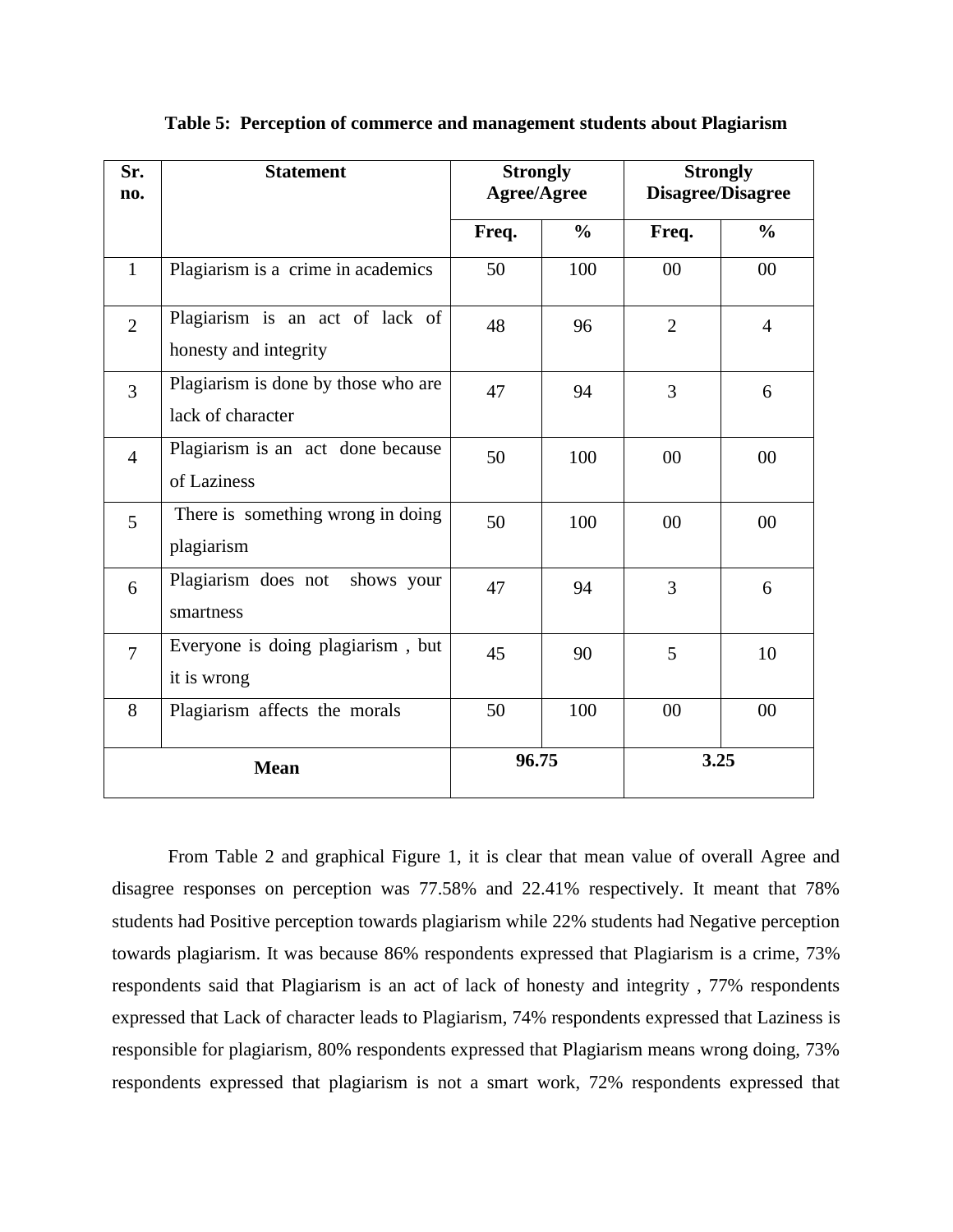imitation of plagiarism is wrong and 85% respondents expressed that plagiarism leads to immorality. Overall 22% respondents were not agree with the factors related to perception towards plagiarism. Also in academic stream wise analysis it was clear from table 3, 4 and 5, that 63.75 % science respondent, 72.5% art respondents and 96.75% commerce and management respondents were agree to perception factors towards plagiarism and thus they had positive perception towards plagiarism. It was surprising to see that art and commerce and management stream students had more positive perception towards plagiarism as compared to science and art stream students. It might be due to academic variables like information, knowledge etc.

#### **Discussion on Findings**

Findings revealed that most of the students had positive perception towards the aspect assessed in this study. The favourable perception could be the result of their understanding about plagiarism and its consequences in academics. It might be due to the notification of UGC about plagiarism according to which its a crime in academics and UGC has zero tolerance policy on plagiarism with penalty. The results are of this study favours the studies done by Guedes and Filho (2015) and Okere et al. (2016)**.** Since students had the knowledge that failure to follow the rules and regulations implemented by UGC in writing research work can lead to penalty both on Students that is why they had might developed a positive perception towards plagiarism. More Perception of commerce students as compared to science and art stream students might be due to academic variables like more informative teachers, seminar in the department etc.

#### **Conclusion**

Plagiarism is an burning issue in the field of academics now a day's specially in higher education due to its rife rate among today's students, scholars and researcher supervisors. That is why relevant stake holders like UGC has begun revivification in the level of plagiarism awareness in academic society and especially in higher education institutions. It is revealed that perception of students towards plagiarism was positive but there are many deviant behaviors in society which are difficult to eradicate and plagiarism is one of them and by rising the intensity of more favorable perception towards it, it can be minimized to lowest level.